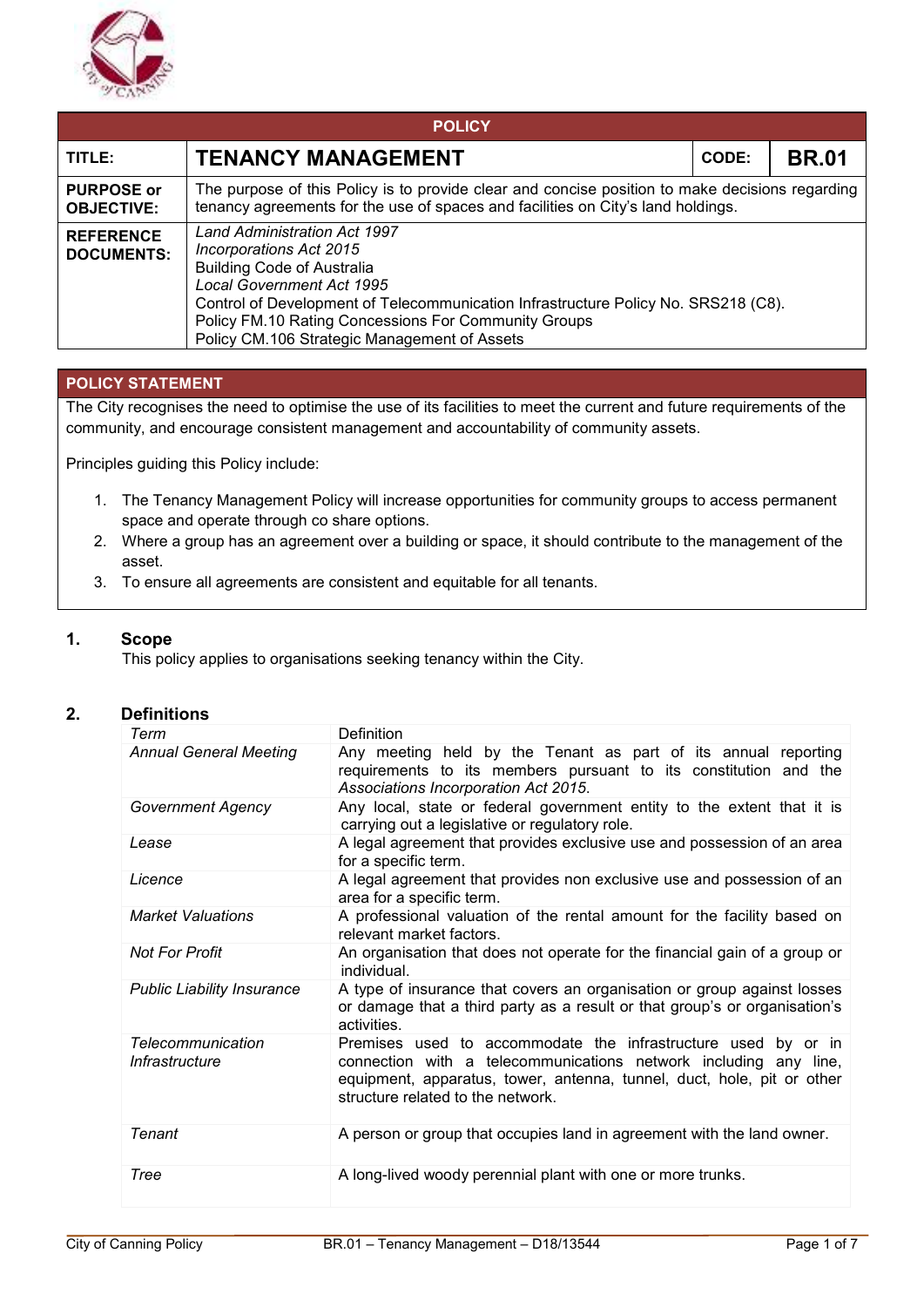**Shrub A** woody plant which is smaller than a tree and has several main stems arising at or near the ground.

# **3. When the City will consider an agreement**

The City will consider entering into an agreement when:

- a) An existing building or space becomes vacant;
- b) A new building is built on City land;
- c) An existing agreement expires; and
- d) A written expression of interest is received for the ongoing use of a building or space.

## **4. Types of agreements**

The City will enter into one of the following agreements with a Tenant:

a) Lease

A Lease will be considered when it is determined that a Tenant meets the requirements for exclusive use of a building or land.

#### b) Licence

A Licence will be considered when it is determined that a Tenant does not require exclusive use of a space / building.

c) Storage Licence

A Storage Licence will be considered when it is determined that a Tenant requires exclusive use of a storage area.

This Policy does not cover Casual Hire Agreements, Memorandum Of Understanding, Aged Care Agreements, Disability, Retirement Villages or Youth Housing.

## **5. Tenants**

The City will consider entering into agreements with the following Tenants:

- a) Commercial entities
- b) Government Agencies
- c) Not For Profit, Incorporated Organisations (sports & community)
- d) Telecommunication companies

#### **6. Standard Agreements**

Lease

Council's adopted standard lease agreement will be applied to all new Lessees, including renewals. The standard agreement will not be varied unless it is required to meet the operational needs of the Tenant.

A building or space that has been built by another organisation on Council land holdings will become a Council asset and will align with this Policy.

#### **Government**

Council's adopted standard lease agreement will be applied to all new Tenants, including renewals. The standard agreement will not be varied unless it is required to meet the operational needs of the Tenant. The City also accepts use of the State Solicitor's Office standard agreement if required.

#### **Telecommunication Infrastructure**

The City accepts use of the Telecommunication Company's standard agreement, however, legal advice will be sought prior as part of the approval process.

Upon receipt of a new request from a telecommunication company, the City will investigate the need of a building referring to City's Control of Development of Telecommunication Infrastructure Policy. If the proposal is not compliant with the City's Control of Development of Telecommunication Infrastructure Policy, a report will be presented to Council to request the Chief Executive Officer (CEO) to sign a Development Application as the land owner.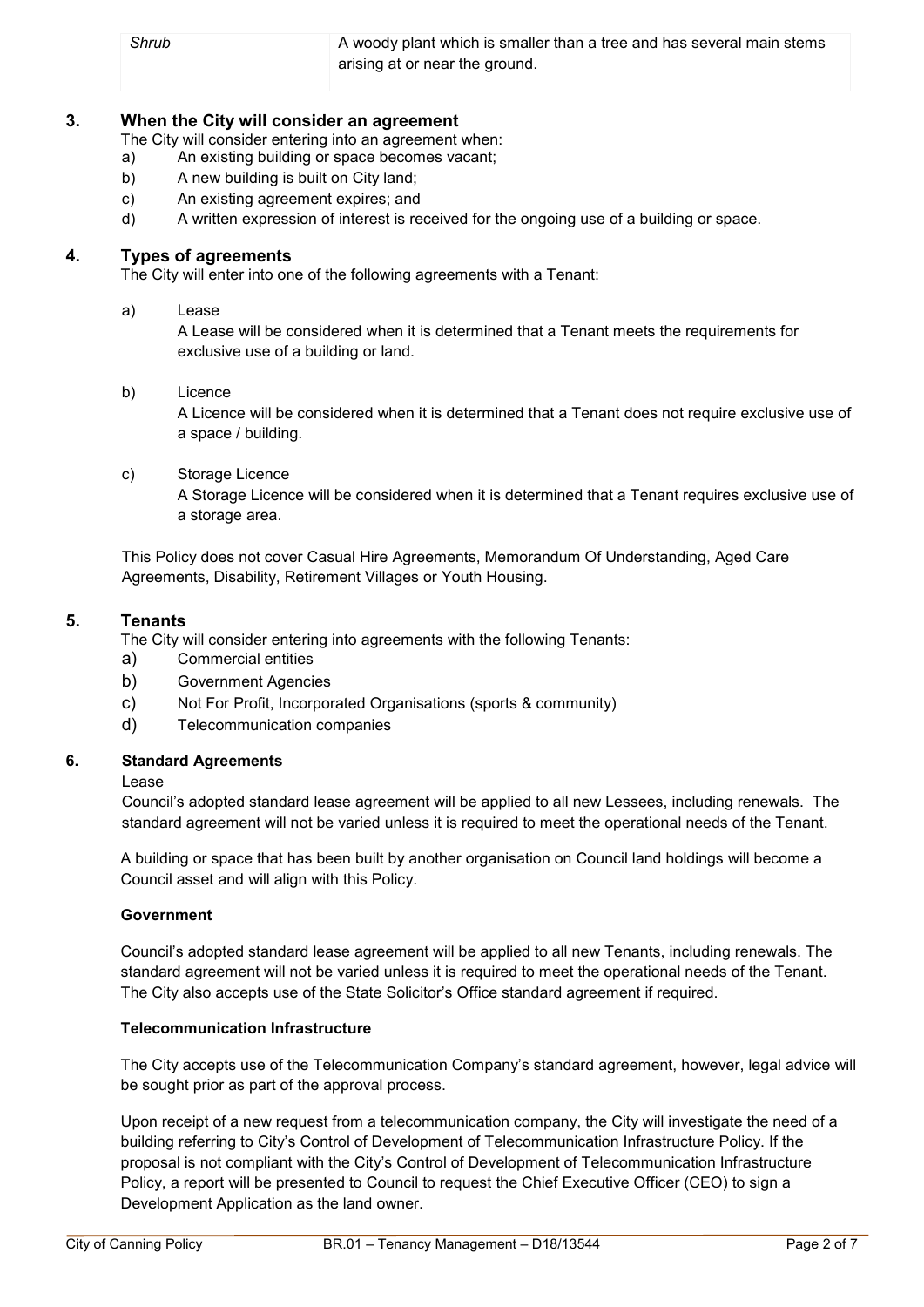# **Licence**

Council's adopted standard Licence agreement will be applied to all new Licensees, including renewals. The standard agreement will not be varied unless it is required to meet the operational needs of the Tenant.

## **7. Revenue from Agreements**

 Revenue generated from agreements will be allocated as per Policy CM106 Strategic Management of Assets.

## **8. Advertising a vacant facility**

When a building or space becomes vacant, the City will advertise and seek expressions of interest that are consistent with the use of the land. The City's preference is for multiuse facilities.

When assessing expressions of interest, preference may be given to groups consistent with the use of the building.

The City will assess expressions of interest and request for proposals from applicants. The proposal that meets the requirements of the City will be selected and negotiations will commence with the preferred party.

### **9. An existing agreement expires**

When an existing agreement has six months left until expiry, the City will contact the Tenant. The City's preference is for multiuse facilities which will align with Council strategies. If the City and the Tenant agree to continue occupation of the building, negotiations of a new agreement will commence, which will align with this Policy.

### **10. Written expression of interest is received for the ongoing use of a building**

When a written expression of interest is received requesting the use of any available buildings or spaces, the City will investigate opportunities of vacant, existing or future available buildings or spaces that meet their requirements.

#### **11. Standard Agreement Terms**

When the City enters into an agreement, the following terms will be compulsory:

| <b>Main Terms</b> | Lease                                                                                                                                                                                                                                                                                                                                                     | Licence                                                                                                                                                                                                                                                                             |
|-------------------|-----------------------------------------------------------------------------------------------------------------------------------------------------------------------------------------------------------------------------------------------------------------------------------------------------------------------------------------------------------|-------------------------------------------------------------------------------------------------------------------------------------------------------------------------------------------------------------------------------------------------------------------------------------|
| Rent              | Refer to City of Canning Schedule of<br>Fees and Charges, reviewed annually.<br>Rent for Commercial tenants will be<br>based on a Market Valuation / appraisal.<br>The CEO will have the delegation to<br>negotiate a 10% variance on the Market<br>Valuation provided to the City.<br>The cost of the Market Valuation will be<br>payable by the Tenant. | Refer to City of Canning Schedule of<br>Fees and Charges, reviewed annually.<br>Rent for Commercial tenants will be<br>based on a Market Valuation / appraisal.<br>The CEO will have the delegation to<br>negotiate a 10% variance on the Market<br>Valuation provided to the City. |
|                   | Market Valuations will occur every fifth<br>year of the lease with Perth All Groups<br>CPI increases in between.                                                                                                                                                                                                                                          |                                                                                                                                                                                                                                                                                     |
| Consumables       | The Tenant will be required to pay all<br>consumables including, but not limited                                                                                                                                                                                                                                                                          | The City will negotiate and apply an<br>annual contribution towards all                                                                                                                                                                                                             |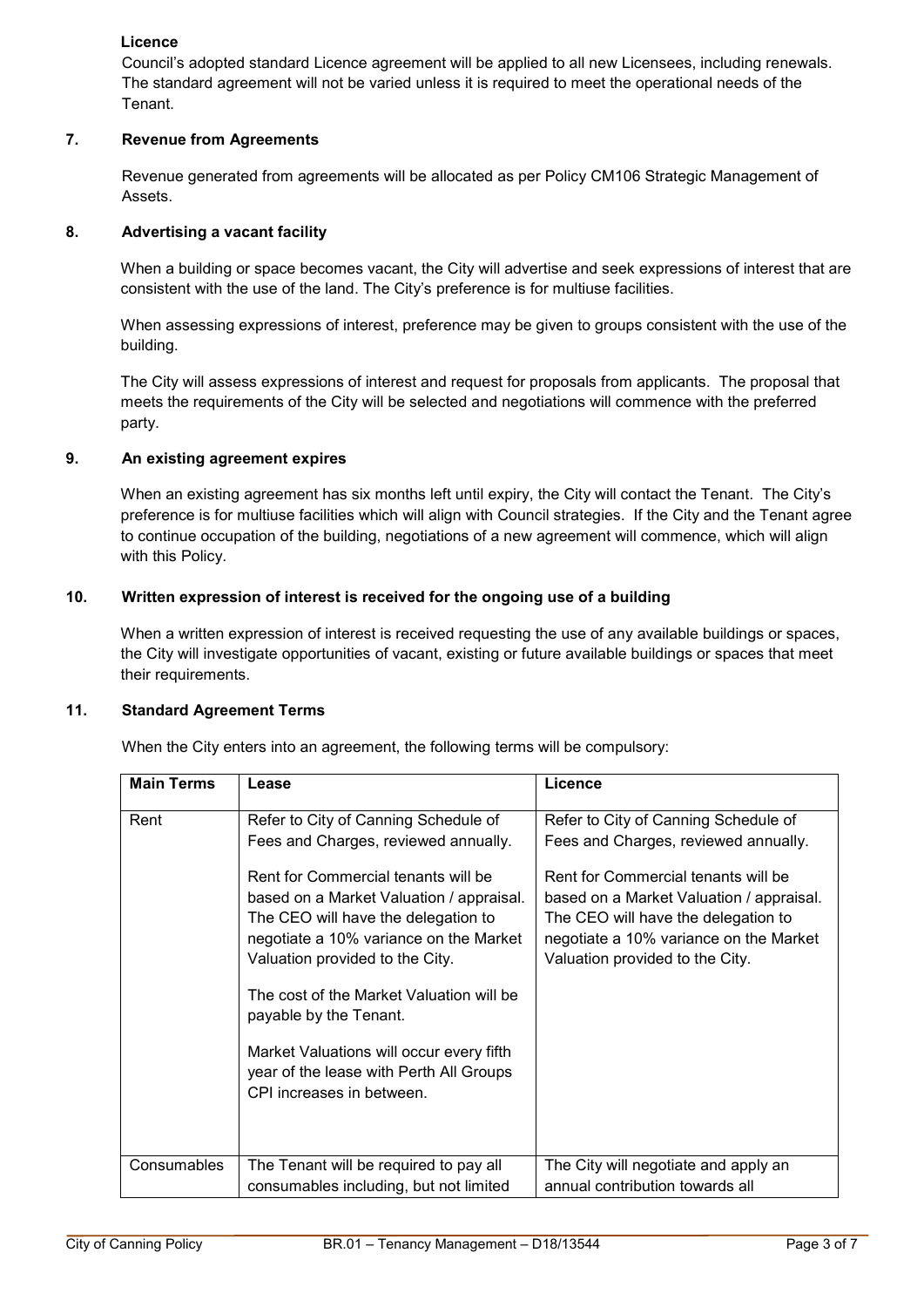| <b>Main Terms</b>            | Lease                                                                                                                                                                                                                                                                                                                                       | Licence                                                                                                                                                                                                                                           |
|------------------------------|---------------------------------------------------------------------------------------------------------------------------------------------------------------------------------------------------------------------------------------------------------------------------------------------------------------------------------------------|---------------------------------------------------------------------------------------------------------------------------------------------------------------------------------------------------------------------------------------------------|
|                              | to, water, gas and electricity charges.                                                                                                                                                                                                                                                                                                     | consumables.                                                                                                                                                                                                                                      |
|                              | Bin charges will be payable as per the<br>Policy FM.10 Rating Concessions For<br><b>Community Groups</b>                                                                                                                                                                                                                                    |                                                                                                                                                                                                                                                   |
|                              | Sub-meters are to be installed at the<br>cost of the Tenant at tenanted facilities<br>to accurately measure charges.<br>If an area is Leased, and cannot be sub<br>metred, the City will apply an annual<br>contribution towards consumables.                                                                                               |                                                                                                                                                                                                                                                   |
| Rates &<br><b>Taxes</b>      | Rates will be payable subject to the<br>City's Policy FM.10 Rating Concessions<br>For Community Groups.                                                                                                                                                                                                                                     | Rating charges do not apply under the<br>Local Government Act 1995 to licenced<br>premises.                                                                                                                                                       |
|                              | Tenants will be required to pay annual<br>Security Charges and Emergency<br>Services Levy.                                                                                                                                                                                                                                                  | All taxes in relation to the licenced area<br>will be paid by the Tenant or apportioned<br>in accordance with area calculations.                                                                                                                  |
|                              | All taxes in relation to the leased area<br>will be paid by the Tenant or<br>apportioned in accordance with area<br>calculations.                                                                                                                                                                                                           |                                                                                                                                                                                                                                                   |
| <b>Building</b><br>Insurance | The City will insure all buildings and<br>invoice all tenants annually. Tenants<br>are responsible for having the correct<br>contents and Public Liability cover.                                                                                                                                                                           | The City will insure all buildings and<br>invoice all tenants annually. Tenants are<br>responsible for having the correct<br>contents and Public Liability cover.                                                                                 |
| Fire<br>Regulation           | The City will ensure that all testing of<br>portable fire equipment is undertaken six<br>monthly and will seek reimbursement<br>from the Tenant (extinguishers and<br>blankets).                                                                                                                                                            | The City will ensure that all testing of<br>portable fire equipment is undertaken six<br>monthly.                                                                                                                                                 |
|                              | The City will ensure the facility is<br>compliant with The Building Code of<br>Australia throughout the agreement.<br>This includes all emergency exit<br>requirements and smoke alarms. The<br>Tenant is responsible for replacement of<br>light globes in emergency exit lighting<br>and the smoke alarm battery (1 April<br>every year). | The City will ensure the facility is<br>compliant with The Building Code of<br>Australia throughout the agreement. This<br>includes all emergency exit requirements<br>and smoke alarms.                                                          |
| <b>Risk</b><br>Management    | Lessees will be required to undertake<br>the following risk management<br>measures annually:                                                                                                                                                                                                                                                | Licensees will be required to undertake<br>the following risk management measures<br>annually:                                                                                                                                                    |
|                              | Testing RCD's;<br>1.<br>Testing and tagging all portable<br>2.<br>electrical equipment; and<br>Obtaining Public Liability &<br>3.<br>contents insurances.                                                                                                                                                                                   | 1.<br>Testing RCD's (within their<br>Licenced space);<br>Testing and tagging their own<br>2.<br>portable electrical equipment (within<br>their Licenced space); and<br>3.<br>Obtaining Public Liability & contents<br>insurances for their space. |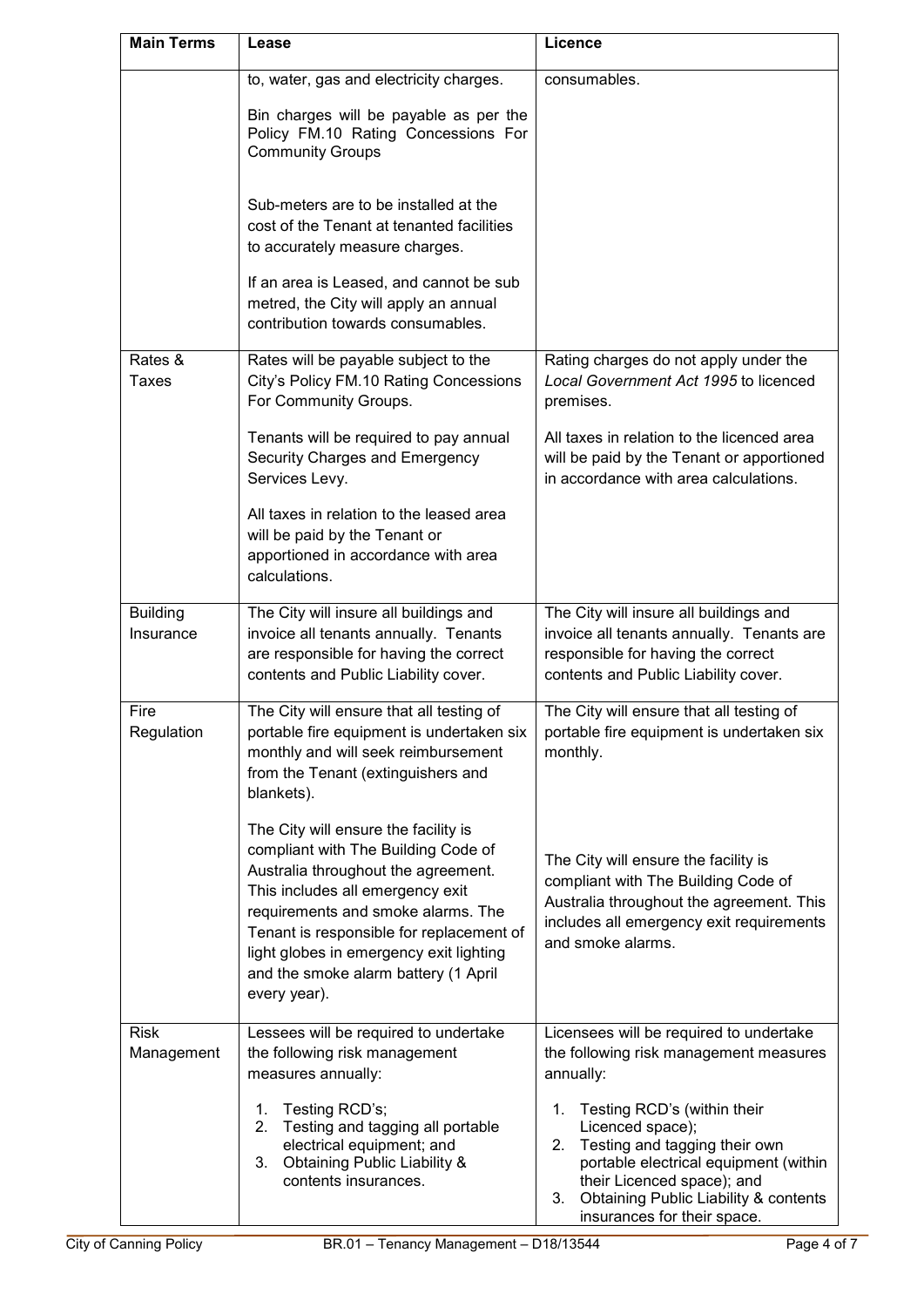| <b>Main Terms</b>            | Lease                                                                                                                                                                                                                                                                                                                                                                                                                                                                                                                 | Licence                                                                                                                                                                                                                                                                          |
|------------------------------|-----------------------------------------------------------------------------------------------------------------------------------------------------------------------------------------------------------------------------------------------------------------------------------------------------------------------------------------------------------------------------------------------------------------------------------------------------------------------------------------------------------------------|----------------------------------------------------------------------------------------------------------------------------------------------------------------------------------------------------------------------------------------------------------------------------------|
| Air                          | The City will service all air conditioners                                                                                                                                                                                                                                                                                                                                                                                                                                                                            | The City will service all air conditioners                                                                                                                                                                                                                                       |
| conditioning                 | annually and seek reimbursement from<br>Tenants.                                                                                                                                                                                                                                                                                                                                                                                                                                                                      | annually and seek reimbursement for a                                                                                                                                                                                                                                            |
| Servicing                    |                                                                                                                                                                                                                                                                                                                                                                                                                                                                                                                       | portion of the costs.                                                                                                                                                                                                                                                            |
| Term                         | A maximum tenure of ten years.                                                                                                                                                                                                                                                                                                                                                                                                                                                                                        | A maximum tenure of five years.                                                                                                                                                                                                                                                  |
|                              | Exceptions:                                                                                                                                                                                                                                                                                                                                                                                                                                                                                                           |                                                                                                                                                                                                                                                                                  |
|                              | 1. Where significant funds are<br>contributed to the construction of the<br>facility by the organisation, the<br>tenure should reflect the level of<br>investment. The maximum tenure<br>offered in this case will be twenty<br>years.<br>2. Unique commercial cases                                                                                                                                                                                                                                                  |                                                                                                                                                                                                                                                                                  |
| Option to                    | No option to renew                                                                                                                                                                                                                                                                                                                                                                                                                                                                                                    | No option to renew                                                                                                                                                                                                                                                               |
| renew                        | Exceptions: Unique commercial cases                                                                                                                                                                                                                                                                                                                                                                                                                                                                                   |                                                                                                                                                                                                                                                                                  |
| Annual                       | On the anniversary of their Lease                                                                                                                                                                                                                                                                                                                                                                                                                                                                                     | On the anniversary of their Licence                                                                                                                                                                                                                                              |
| Reporting                    | tenants are required to submit copies of:                                                                                                                                                                                                                                                                                                                                                                                                                                                                             | tenants are required to submit copies of:                                                                                                                                                                                                                                        |
|                              | Public Liability with a minimum \$10<br>a)<br>million cover, with the City's<br>preference being a minimum of \$20<br>million.<br>b) Pest inspection certificate<br>c) A list of tenant contacts.<br>Financial Accounts as per<br>d)<br>requirements under Incorporations<br>Act 2015 (commercial entities<br>exempt).<br>AGM Minutes (commercial entities<br>e)<br>exempt)<br>Playground Inspection Certificate<br>f)<br>(if applicable).<br>RCD testing certificate.<br>g)<br>Electrical tagging certificate.<br>h) | Public Liability with a minimum \$10<br>a)<br>million cover, with the City's<br>preference being a minimum of \$20<br>million.<br>Pest inspection certificate.<br>b)<br>c) A list of tenant contacts.<br>RCD testing certificate.<br>d)<br>Electrical tagging certificate.<br>e) |
| Payment of<br>fees           | The Tenant is responsible for payment<br>of any fees relating to the preparation of<br>the Lease including, but not limited to:                                                                                                                                                                                                                                                                                                                                                                                       | The Tenant is responsible for payment of<br>any fees relating to the preparation of the<br>Licence including, but not limited to:                                                                                                                                                |
|                              | <b>Legal Fees</b><br>a)<br><b>Registration Fees</b><br>b)                                                                                                                                                                                                                                                                                                                                                                                                                                                             | Legal Fees<br>a)<br>b)<br><b>Registration Fees</b>                                                                                                                                                                                                                               |
| Subletting/<br>Sub Licencing | No subletting of Council space / facilities<br>without written approval of the City.                                                                                                                                                                                                                                                                                                                                                                                                                                  | No sublicensing of Council space /<br>facilities will be approved.                                                                                                                                                                                                               |
|                              | At its absolute discretion approval for<br>subletting will only be given if the terms<br>are beneficial to the<br>City.                                                                                                                                                                                                                                                                                                                                                                                               |                                                                                                                                                                                                                                                                                  |
| Hire of<br>Premises          | All lessees will be able to hire their<br>premises provided the hired use is<br>considered ancillary to their purposes<br>and is in the interest of the Community.                                                                                                                                                                                                                                                                                                                                                    | No permission to hire.                                                                                                                                                                                                                                                           |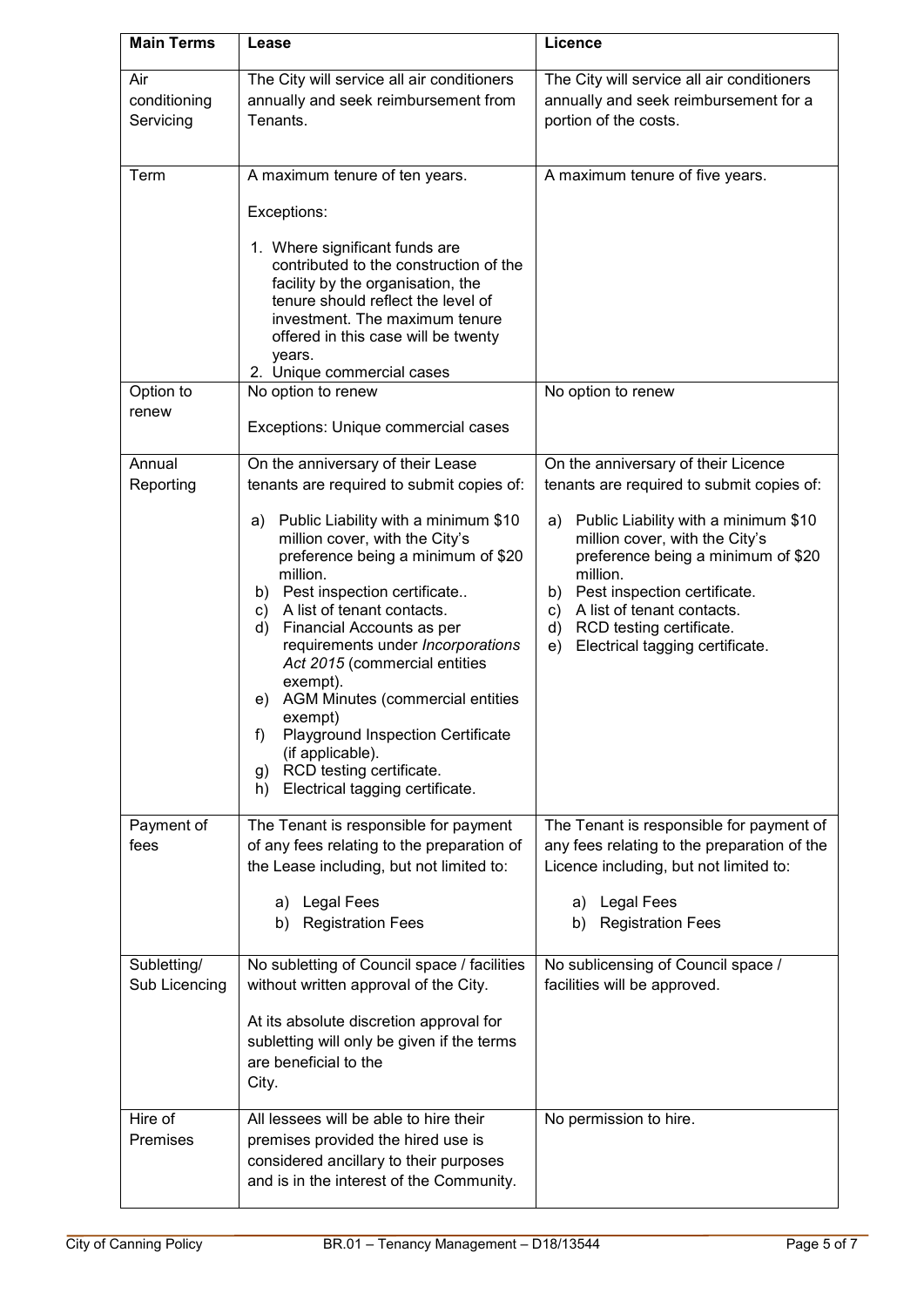| <b>Main Terms</b>             | Lease                                                                                                                                                                                  | Licence                                                                                                                                                       |
|-------------------------------|----------------------------------------------------------------------------------------------------------------------------------------------------------------------------------------|---------------------------------------------------------------------------------------------------------------------------------------------------------------|
| Property<br>Inspections       | The City will undertake annual or bi-<br>annual inspections as required.                                                                                                               | The City will undertake annual or bi-<br>annual inspections as required.                                                                                      |
| Keys &<br><b>Access Codes</b> | All access codes and keys to the space/<br>building must be provided to the City to<br>enable emergency access and essential<br>maintenance to be undertaken.                          | All access codes and keys to the space/<br>building must be provided to the City to<br>enable emergency access and essential<br>maintenance to be undertaken. |
| Report<br>Damage              | The Tenant must report any damage to<br>the City within 24 hours of the damage<br>being noticed.<br>It is the responsibility of the Tenant to<br>undertake repairs at its own expense. | The Tenant must report any damage to<br>the City within 24 hours of the damage<br>being noticed.                                                              |

# **12. Maintenance Responsibilities**

The table below outlines the maintenance responsibilities of the Tenant and the City under each agreement.

| <b>Building</b>                                                                                                              | <b>Lessee</b>                               | <b>Lessor</b>                               | <b>Licensee</b>                             | <b>Licensor</b>                             |
|------------------------------------------------------------------------------------------------------------------------------|---------------------------------------------|---------------------------------------------|---------------------------------------------|---------------------------------------------|
| Component                                                                                                                    | <b>Maintenance</b><br><b>Responsibility</b> | <b>Maintenance</b><br><b>Responsibility</b> | <b>Maintenance</b><br><b>Responsibility</b> | <b>Maintenance</b><br><b>Responsibility</b> |
| Fixtures/<br>Fittings<br>(windows, light<br>fittings, light<br>globes, latches,<br>locks, taps, blinds,<br>mirrors etc)      | Maintain &<br>replace                       | No responsibility                           | Maintain &<br>Replace                       | No responsibility                           |
| Internal<br><b>Surfaces</b><br>(painting, carpets,<br>tiling)                                                                | Maintain &<br>replace                       | No responsibility                           | Maintain                                    | Replace                                     |
| External<br><b>Surfaces</b><br>(glass, ledges,<br>sills, cleaning)                                                           | Maintain &<br>Replace                       | No responsibility                           | Maintain                                    | Replace                                     |
| Preventative<br>maintenance<br>services<br>(Gutter cleaning,<br>Pest control,<br>annual servicing<br>of major<br>appliances) | Maintain                                    | No responsibility                           | Maintain                                    | No responsibility                           |